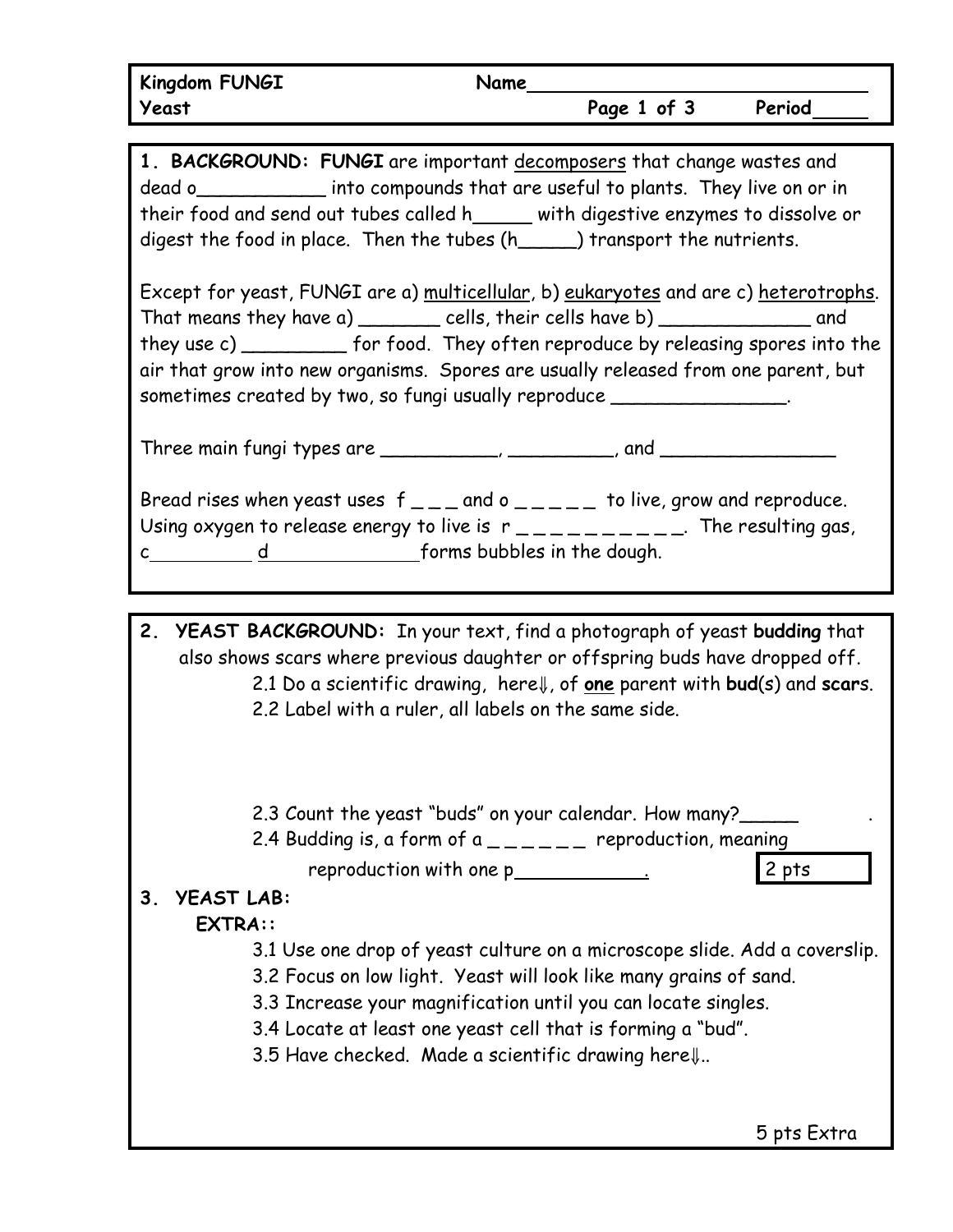| <b>FUNGI</b>                                                                                                                                                                                                                                                                                                                                        | Name                                                                                                                                                                                                                                                                                                           |             |                        |
|-----------------------------------------------------------------------------------------------------------------------------------------------------------------------------------------------------------------------------------------------------------------------------------------------------------------------------------------------------|----------------------------------------------------------------------------------------------------------------------------------------------------------------------------------------------------------------------------------------------------------------------------------------------------------------|-------------|------------------------|
| Mushrooms                                                                                                                                                                                                                                                                                                                                           |                                                                                                                                                                                                                                                                                                                | Page 2 of 3 | Period                 |
| <b>MUSHROOM BACKGROUND:</b><br>4.<br>Mushrooms have a cap (the fruiting body), gills, stalk and hyphae.<br>This drawing is missing most of the h $\rule{1em}{0.15mm}$ (or tubes) are inside the stalk<br>and spread out in the ground. Most would break off in the ground.<br>Label with the above 4 terms using straight lines out to the right.:  |                                                                                                                                                                                                                                                                                                                |             |                        |
| 5. MUSHROOM LAB: Gills and Spores:<br>Share a whole (or use a half) white mushroom cap and stalk. (Genus Agaricus)<br>5.1 Remove the stalk. Break it to view the hyphae which are $t_{-}$ $=$ $-$<br>5.2 Count the number of gills in 1/4.<br>5.3 Mushroom gills are not like the gills of fish. The gills of fish absorb<br>5.4 What do spores do? | Estimate the total number.<br>Show your math:<br>$0 \quad 0 \quad - \quad - \quad -$ . The gills of mushrooms make and spread spores.                                                                                                                                                                          |             |                        |
| 5.5 Take a photo the gills with a hand held microscope.<br>EXTRA:<br>5.6 Mushrooms are classified by their spore color and pattern.<br><b>EXTRA:</b><br>5.7. Find the Percentage of water in your MUSHROOM:<br>Find the mass of your mushroom now and after it dries.<br>Show your measurements and math. Don't forget to save and dry your stalk.  | Record the photo number. ________ Have checked,<br>Find the spore color by making a "Spore Print".<br>Leave the cap (gills down) on a white paper. Label name & period.<br>Place in a tote tray for later. Check daily.<br>Have checked when you see spores.<br>View with handheld microscope. Photo $\#$ ____ |             | $5$ pts<br>5 pts Extra |
|                                                                                                                                                                                                                                                                                                                                                     |                                                                                                                                                                                                                                                                                                                |             | 5 pts Extra            |